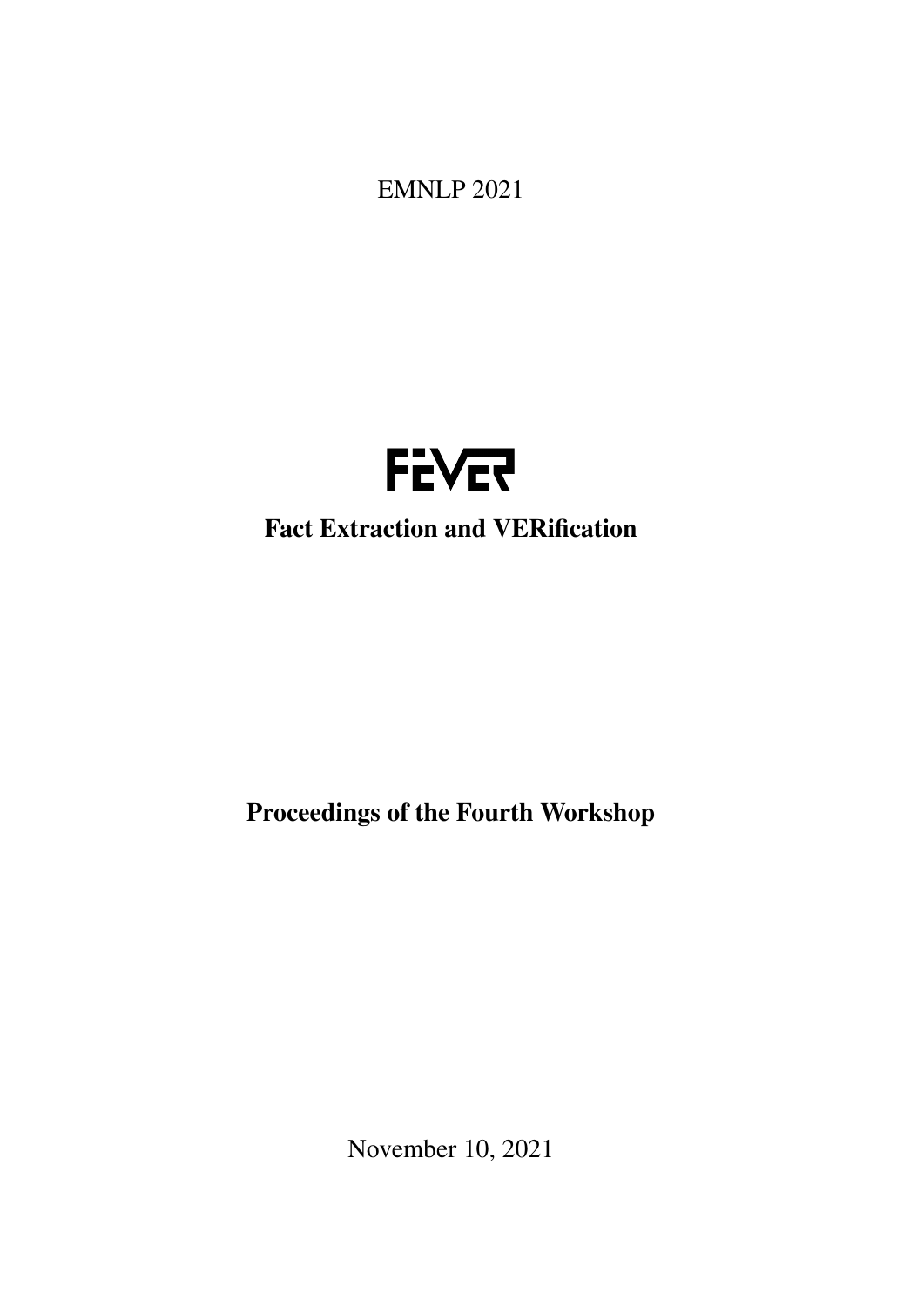We thank our sponsor Amazon for their generous support.



©2021 The Association for Computational Linguistics

Order copies of this and other ACL proceedings from:

Association for Computational Linguistics (ACL) 209 N. Eighth Street Stroudsburg, PA 18360 USA Tel: +1-570-476-8006 Fax: +1-570-476-0860 acl@aclweb.org

ISBN 978-1-955917-03-2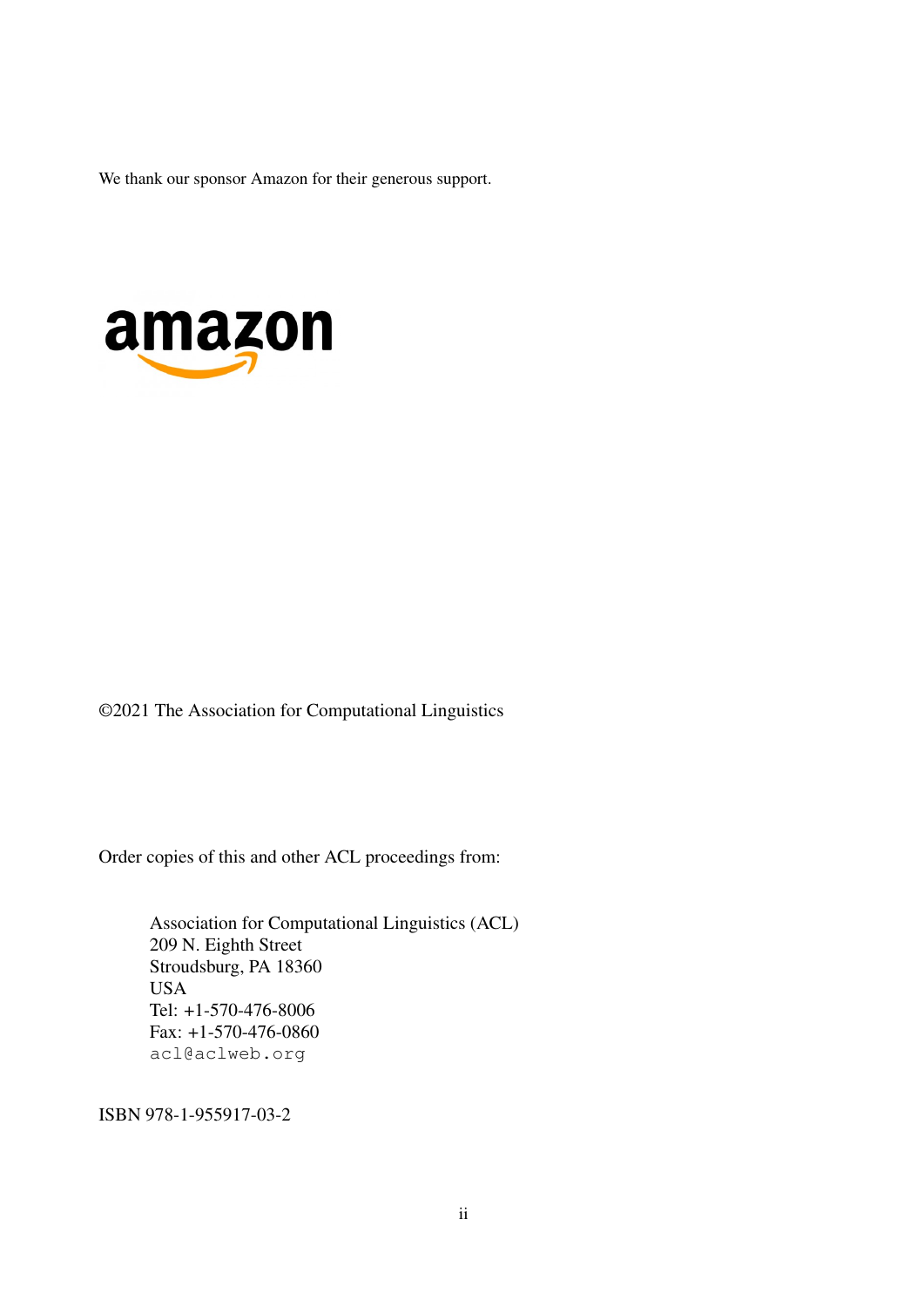## Introduction

With billions of individual pages on the web providing information on almost every conceivable topic, we should have the ability to collect facts that answer almost every conceivable question. However, only a small fraction of this information is contained in structured sources (Wikidata, Freebase, etc.) – we are therefore limited by our ability to transform free-form text to structured knowledge. There is, however, another problem that has become the focus of a lot of recent research and media coverage: false information coming from unreliable sources.

To ensure accuracy, this content must be verified. However, the volume of information precludes human moderators from doing so. It is paramount to research automated means to verify accuracy and consistency of information published online and the downstream systems (such as Question Answering, Search and Digital Personal Assistants) which rely on it. The FEVER series of workshops has been a venue for ongoing research in this area.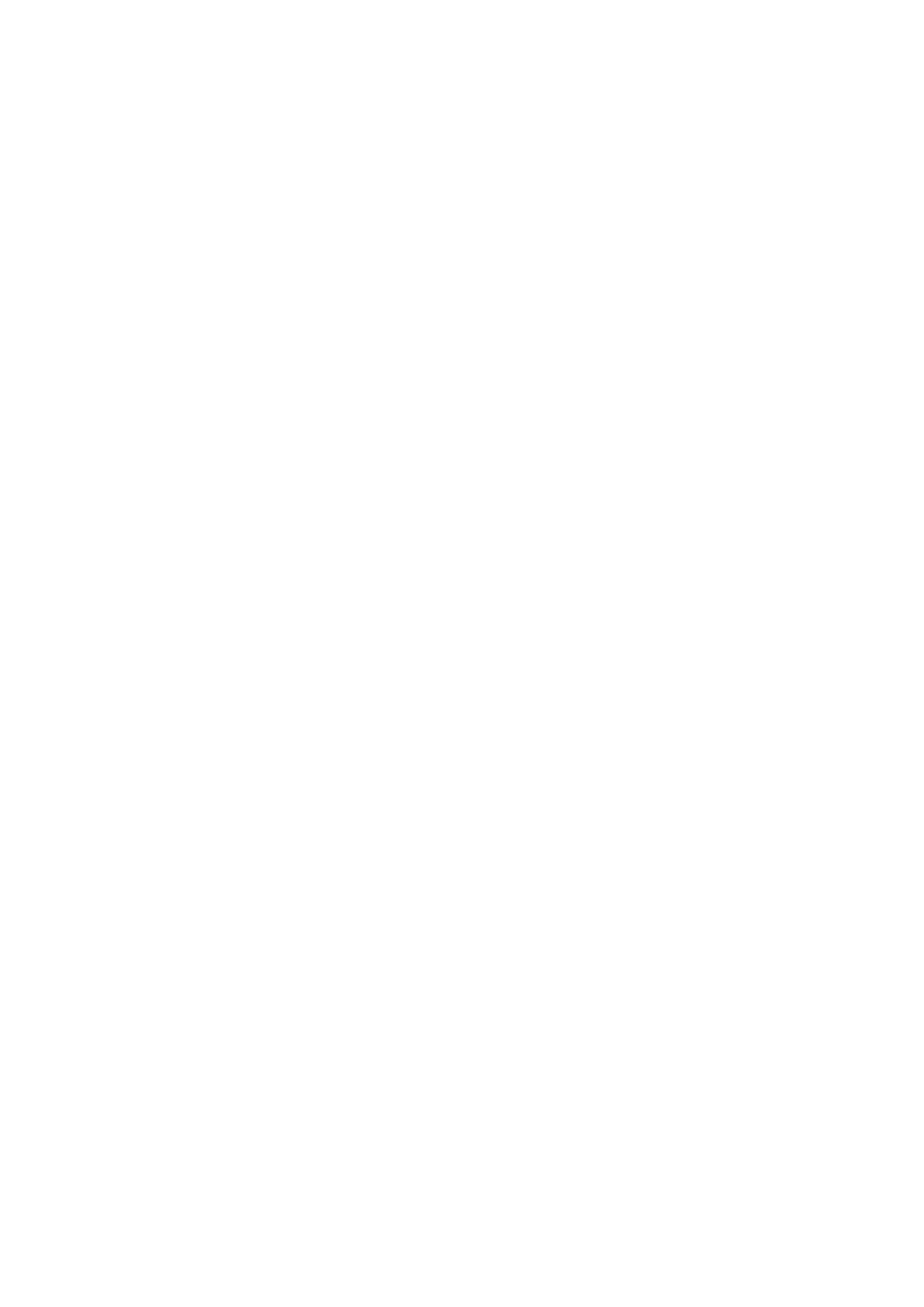#### Organizers:

Ramy Aly (University of Cambridge) Christos Christodoulopoulos (Amazon) Oana Cocarascu (King's College London) Zhijiang Guo (University of Cambridge) Arpit Mittal (Facebook) Michael Schlichtkrull (University of Cambridge) James Thorne (University of Cambridge) Andreas Vlachos (University of Cambridge)

#### Invited Speakers:

Mohit Bansal (UNC Chapel Hill) Mirella Lapata (University of Edinburgh) Maria Liakata (Queen Mary University London) Pasquale Minervini (University College London) Preslav Nakov (Qatar Computing Research Institute) Steven Novella (Yale University School of Medicine) Brendan Nyhan (Dartmouth College)

#### Program Committee:

Pepa Atanasova (University of Copenhagen) Esma Balkir (University of Edinburgh) Nicola De Cao (University of Amsterdam, The University of Edinburgh) Martin Funkquist (Independent) Ivan Habernal (Technische Universität Darmstadt) Andreas Hanselowski (Cerence Inc) Neema Kotonya (Imperial College London) Christopher Malon (NEC Laboratories America) Laura Mascarell (ETH Zurich) Joonsuk Park (University of Richmond) Hugo Perrin (Buster.ai) Tamara Polajnar (University of Cambridge) Mohammed Saeed (Eurecom) Dominik Stammbach (ETH Zürich) Motoki Taniguchi (Fujifilm, Tokyo Metropolitan University) Orkun Temiz (Middle East Technical University) Richard Tzong-Han Tsai (Academia Sinica) Takehito Utsuro (University of Tsukuba) Menglin Xia (Amazon)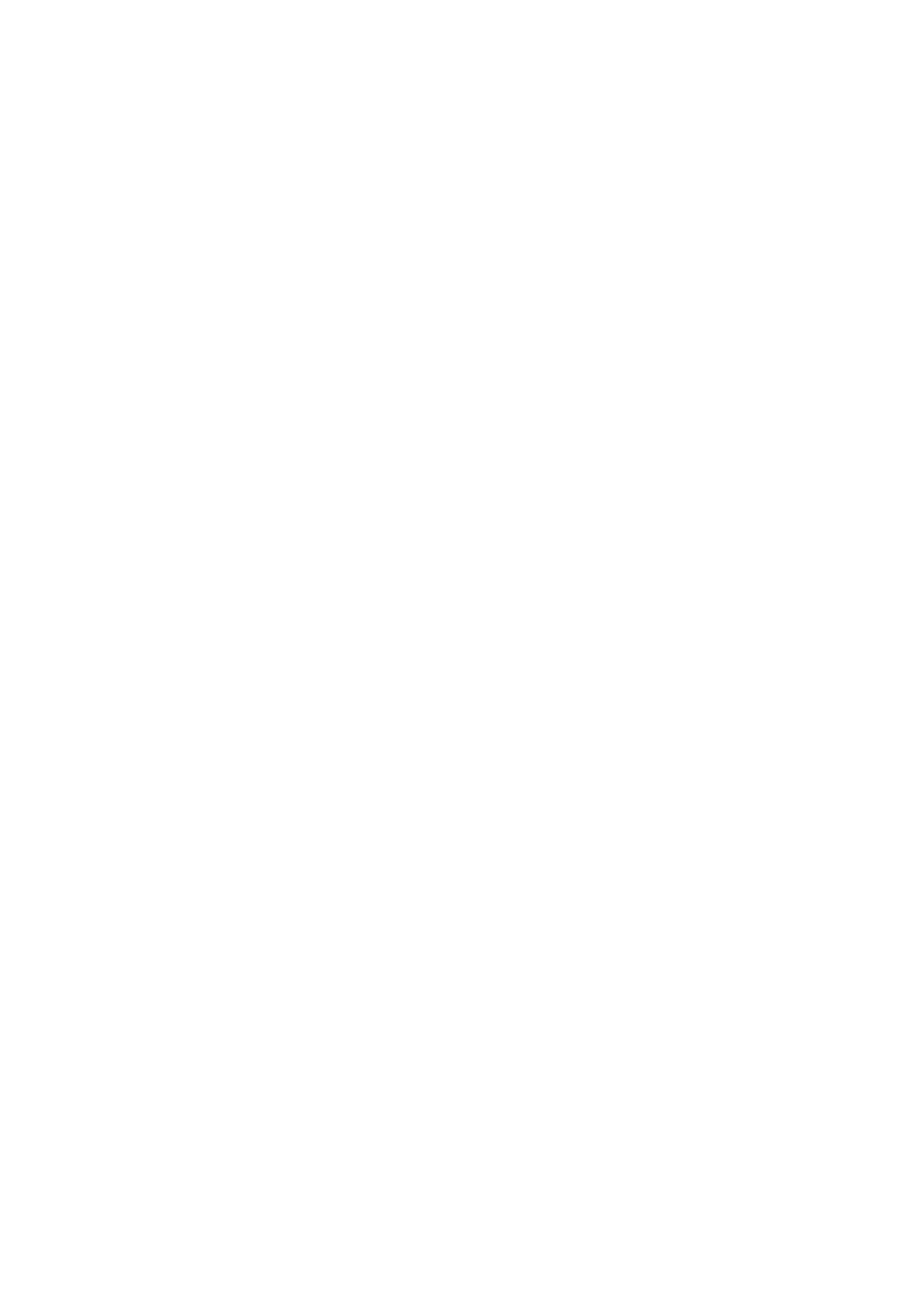# Table of Contents

| The Fact Extraction and VERification Over Unstructured and Structured information (FEVEROUS)<br><b>Shared Task</b>                                                |
|-------------------------------------------------------------------------------------------------------------------------------------------------------------------|
| Rami Aly, Zhijiang Guo, Michael Sejr Schlichtkrull, James Thorne, Andreas Vlachos, Christos                                                                       |
| <b>Evidence Selection as a Token-Level Prediction Task</b>                                                                                                        |
| Graph Reasoning with Context-Aware Linearization for Interpretable Fact Extraction and Verification                                                               |
| FaBULOUS: Fact-checking Based on Understanding of Language Over Unstructured and Structured<br>information                                                        |
| Mostafa BOUZIANE, Hugo Perrin, Amine Sadeq, Thanh Nguyen, Aurélien Cluzeau and Julien                                                                             |
| Team Papelo at FEVEROUS: Multi-hop Evidence Pursuit                                                                                                               |
| Modeling Entity Knowledge for Fact Verification                                                                                                                   |
| Verdict Inference with Claim and Retrieved Elements Using RoBERTa                                                                                                 |
| <b>Stance Detection in German News Articles</b><br>Laura Mascarell, Tatyana Ruzsics, Christian Schneebeli, Philippe Schlattner, Luca Campanella,                  |
| FANG-COVID: A New Large-Scale Benchmark Dataset for Fake News Detection in German<br>Justus Mattern, Yu Qiao, Elma Kerz, Daniel Wiechmann and Markus Strohmaier78 |
| Combining sentence and table evidence to predict veracity of factual claims using TaPaS and RoBERTa                                                               |
| Automatic Fact-Checking with Document-level Annotations using BERT and Multiple Instance Learning                                                                 |
| Neural Re-rankers for Evidence Retrieval in the FEVEROUS Task<br>Mohammed Saeed, Giulio Alfarano, Khai nguyen, Duc Pham, Raphael Troncy and Paolo Papotti<br>108  |

*[A Fact Checking and Verification System for FEVEROUS Using a Zero-Shot Learning Approach](#page-0-0)* Orkun Temiz, Özgün Ozan Kılıç, Arif Ozan Kızıldağ and Tuğba Taşkaya Temizel.............[113](#page-0-0)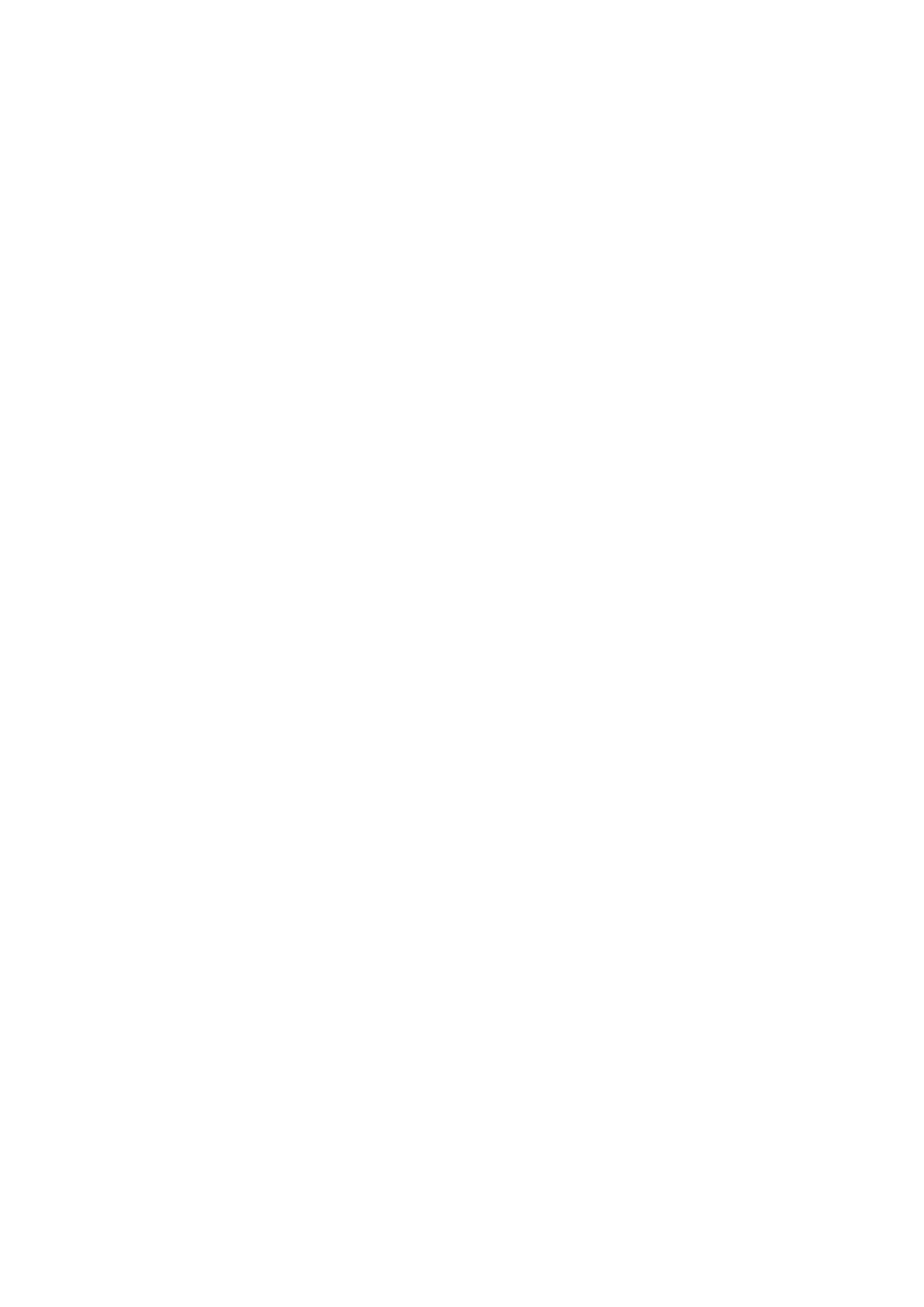# Conference Program

#### 10th November

- 09:00–09:05 Opening
- 09:05–10:20 Keynote Talks
- 09:05–09:35 *Keynote Talk* Preslav Nakov
- 09:35–10:05 *Keynote Talk* Maria Liakata
- 10:05–10:20 *Q & A*

#### 10:20–11:00 Research Talks

- 10:20–10:35 *[Evidence Selection as a Token-Level Prediction Task](#page-0-0)* Dominik Stammbach
- 10:35–10:50 *[Graph Reasoning with Context-Aware Linearization for Interpretable Fact Extrac](#page-0-0)[tion and Verification](#page-0-0)* Neema Kotonya, Thomas Spooner, Daniele Magazzeni and Francesca Toni
- 10:50–11:00 *Q & A*
- 11:00–11:15 *Break*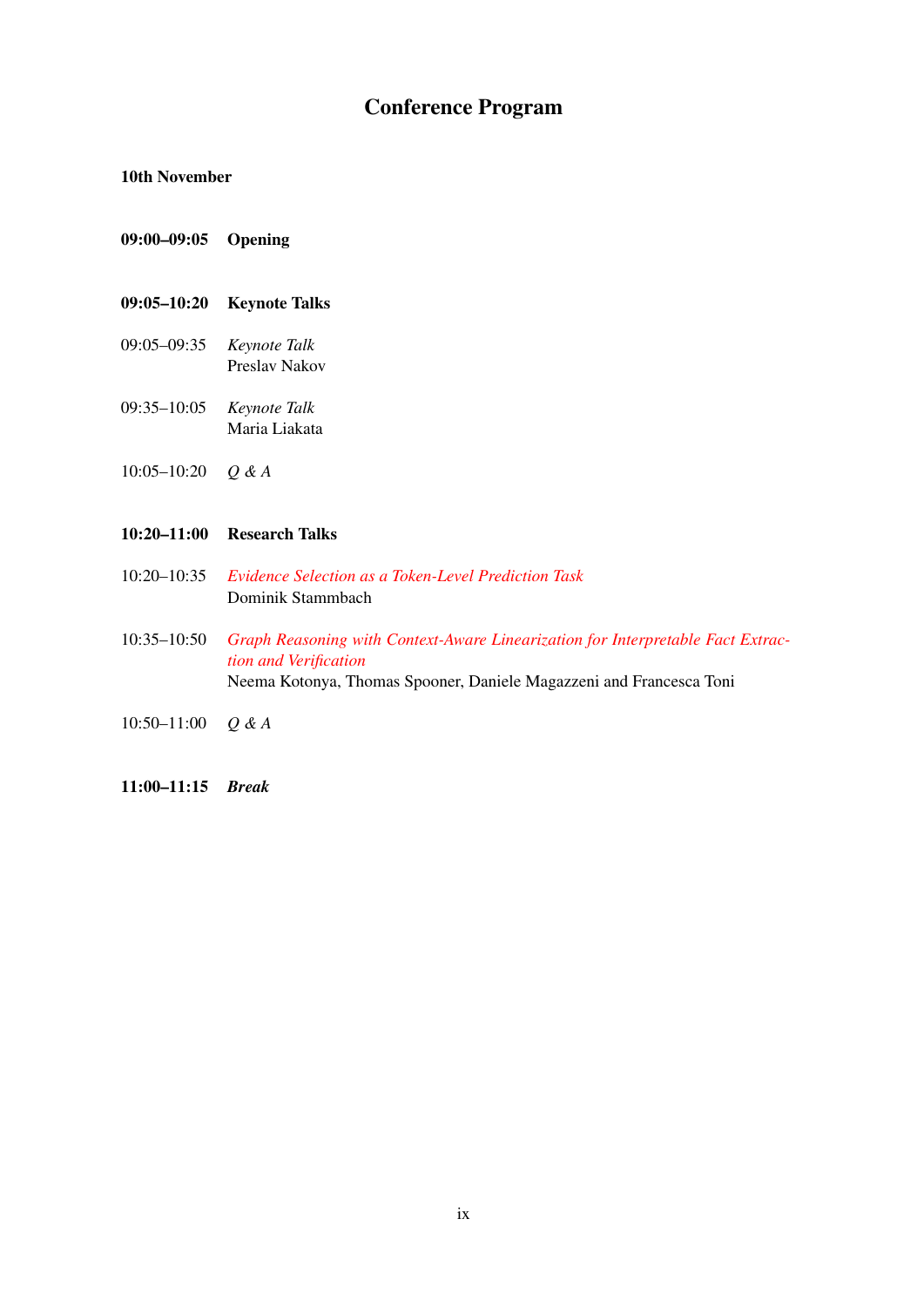#### 10th November (continued)

#### 11:15–12:30 Keynote Talks

- 11:15–11:45 *Keynote Talk* Mirella Lapata
- 11:45–12:15 *Keynote Talk* Pasquale Minervini
- 12:15–12:30 *Q & A*
- 12:30–13:30 *Lunch*
- 13:30–14:45 Keynote and Shared Task
- 13:30–14:00 *Keynote Talk* Mohit Bansal
- 14:00–14:10 *[The Fact Extraction and VERification Over Unstructured and Structured informa](#page-0-0)[tion \(FEVEROUS\) Shared Task](#page-0-0)* Rami Aly, Zhijiang Guo, Michael Sejr Schlichtkrull, James Thorne, Andreas Vlachos, Christos Christodoulopoulos, Oana Cocarascu and Arpit Mittal
- 14:10–14:20 *[FaBULOUS: Fact-checking Based on Understanding of Language Over Unstruc](#page-0-0)[tured and Structured information](#page-0-0)* Mostafa BOUZIANE, Hugo Perrin, Amine Sadeq, Thanh Nguyen, Aurélien Cluzeau and Julien Mardas
- 14:20–14:30 *[Team Papelo at FEVEROUS: Multi-hop Evidence Pursuit](#page-0-0)* Christopher Malon
- 14:30–14:45 *Q & A*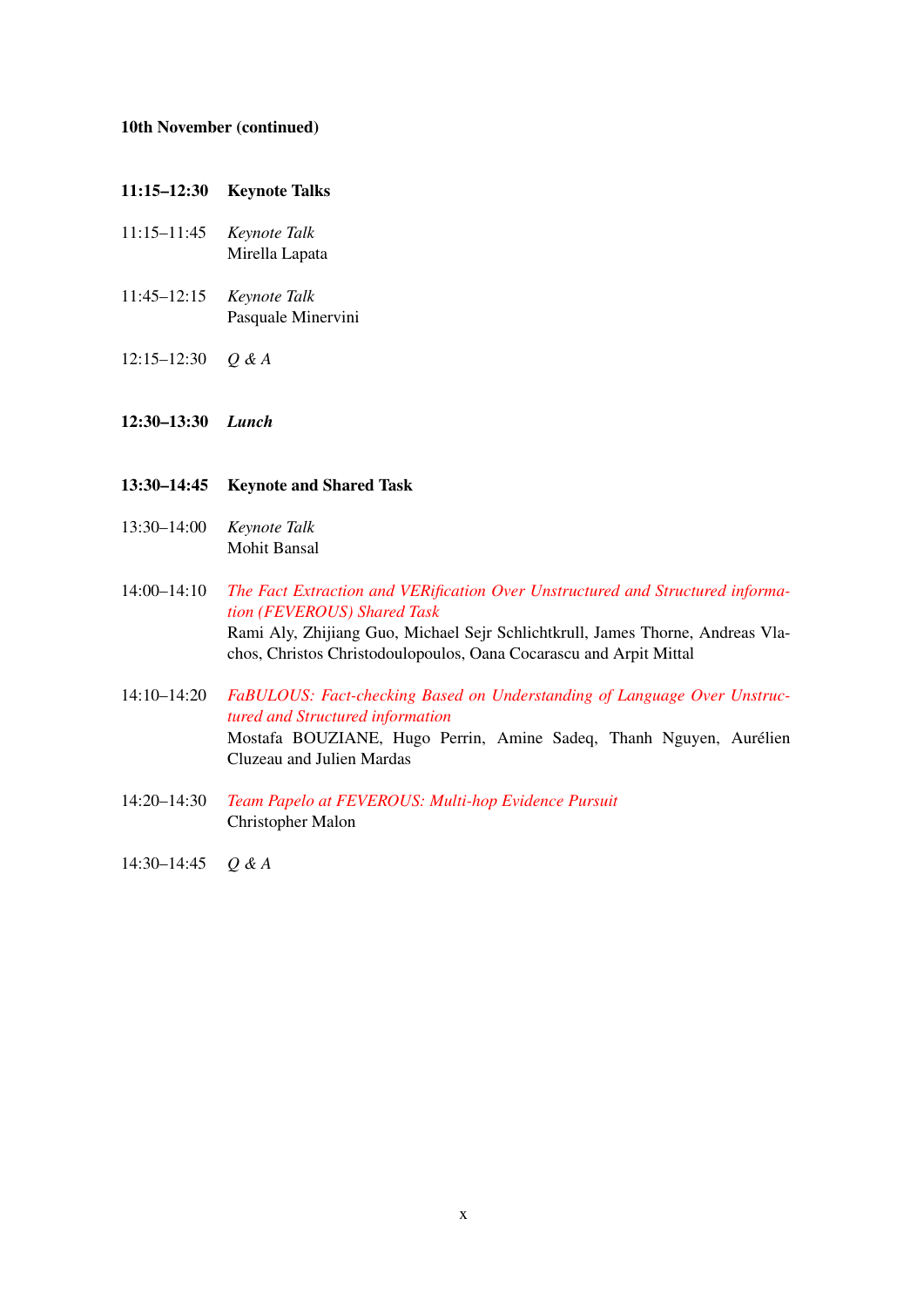#### 10th November (continued)

#### 14:45–16:15 Virtual Poster Session

*[Modeling Entity Knowledge for Fact Verification](#page-0-0)* Yang Liu, Chenguang Zhu and Michael Zeng

*[Verdict Inference with Claim and Retrieved Elements Using RoBERTa](#page-0-0)* In-Zu Gi, Ting-Yu Fang and Richard Tzong-Han Tsai

#### *[Stance Detection in German News Articles](#page-0-0)*

Laura Mascarell, Tatyana Ruzsics, Christian Schneebeli, Philippe Schlattner, Luca Campanella, Severin Klingler and Cristina Kadar

*[FANG-COVID: A New Large-Scale Benchmark Dataset for Fake News Detection in](#page-0-0) [German](#page-0-0)*

Justus Mattern, Yu Qiao, Elma Kerz, Daniel Wiechmann and Markus Strohmaier

*[Combining sentence and table evidence to predict veracity of factual claims using](#page-0-0) [TaPaS and RoBERTa](#page-0-0)* Martin Funkquist

*[Automatic Fact-Checking with Document-level Annotations using BERT and Multi](#page-0-0)[ple Instance Learning](#page-0-0)* Aalok Sathe and Joonsuk Park

*[Neural Re-rankers for Evidence Retrieval in the FEVEROUS Task](#page-0-0)*

Mohammed Saeed, Giulio Alfarano, Khai nguyen, Duc Pham, Raphael Troncy and Paolo Papotti

### *[A Fact Checking and Verification System for FEVEROUS Using a Zero-Shot Learn](#page-0-0)[ing Approach](#page-0-0)*

Orkun Temiz, Özgün Ozan Kılıç, Arif Ozan Kızıldağ and Tuğba Taşkaya Temizel